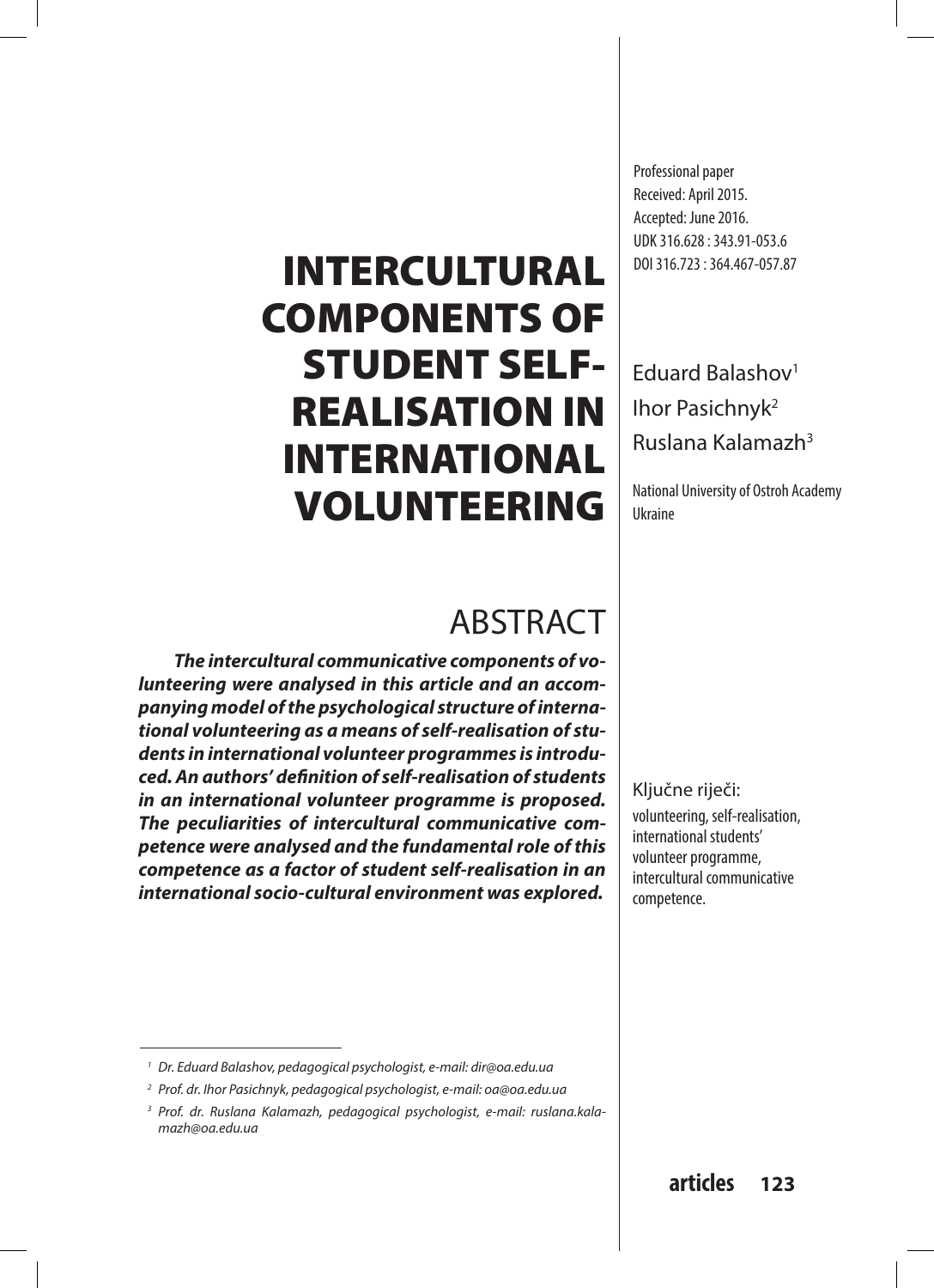### **INTRODUCTION**

The issue of volunteer activity has received wide social dissemination in the world, and its role in social and cultural development has been highly recognised internationally. Many countries use volunteer resources to ensure implementation of state programmes for youth development towards resolving other important socio-cultural issues. Volunteering allows young people to learn and self-realise through assistance to other citizens and society as a whole. Many social scientists and practitioners comprehensively registering development of the social and economic-political sphere draw their attention to the importance of volunteering as a means of self-realisation in youths (Vainola et al., 1999; Vasylenko, 2001; Hryha et al., 2000; Kapska, 2001; Bezpalko, 2005; Zvereva & Lationova, 2005; Podtykan, 2006; Azarova & Yanitsky, 2008; Ohorchak, 2008; Lyakh et al., 2011; Balashov, 2014; Pasichnyk et al., 2014).

The relevance of volunteering for modern Ukraine is due to several defining features. Firstly, volunteer activities do not depend on state institutions; secondly, new forms of volunteer activities are not clearly expressed in the legislative field of modern Ukrainian realities; thirdly, transformation of the Ukrainian society leads to new qualities during the development of a person, their needs, abilities, potentials, and changes in human relations resulting from new needs and values acknowledged as the main resource for social development; and fourthly, an urgent need appears for the creation of youth-issue focused non-government organisations that could help youths in the creation of a social environment that works to actively resist daily negative pressures from the surrounding socio-cultural environment (Lyakh, 2000).

Essential characteristics of volunteering are altruistic and socially meaningful facets, i.e. execution of duties without expectation of material compensation. Volunteering is a type of socially accepted and recognized activity. It is unselfish social behaviour characterised by an increase in moral and creative levels of social engagement and reflected in socially beneficial actions in order to change the surrounding socio-cultural environment. It is one of the conditions in the intellectual, personal and practical development of a person. Such activity is also characterised by not requiring any special professional skills for its implementation, by its voluntary and socially beneficial nature, absence of motivation for receiving compensation (replacement with other kinds of motivation), significance of results and progressive direction (Azarova & Yanitsky, 2008).

The quasi-professional nature of volunteer activities of students has been described suggesting their incorporation in future professional activities. Volunteering is also considered as an important resource in the socialisation of youths, ga-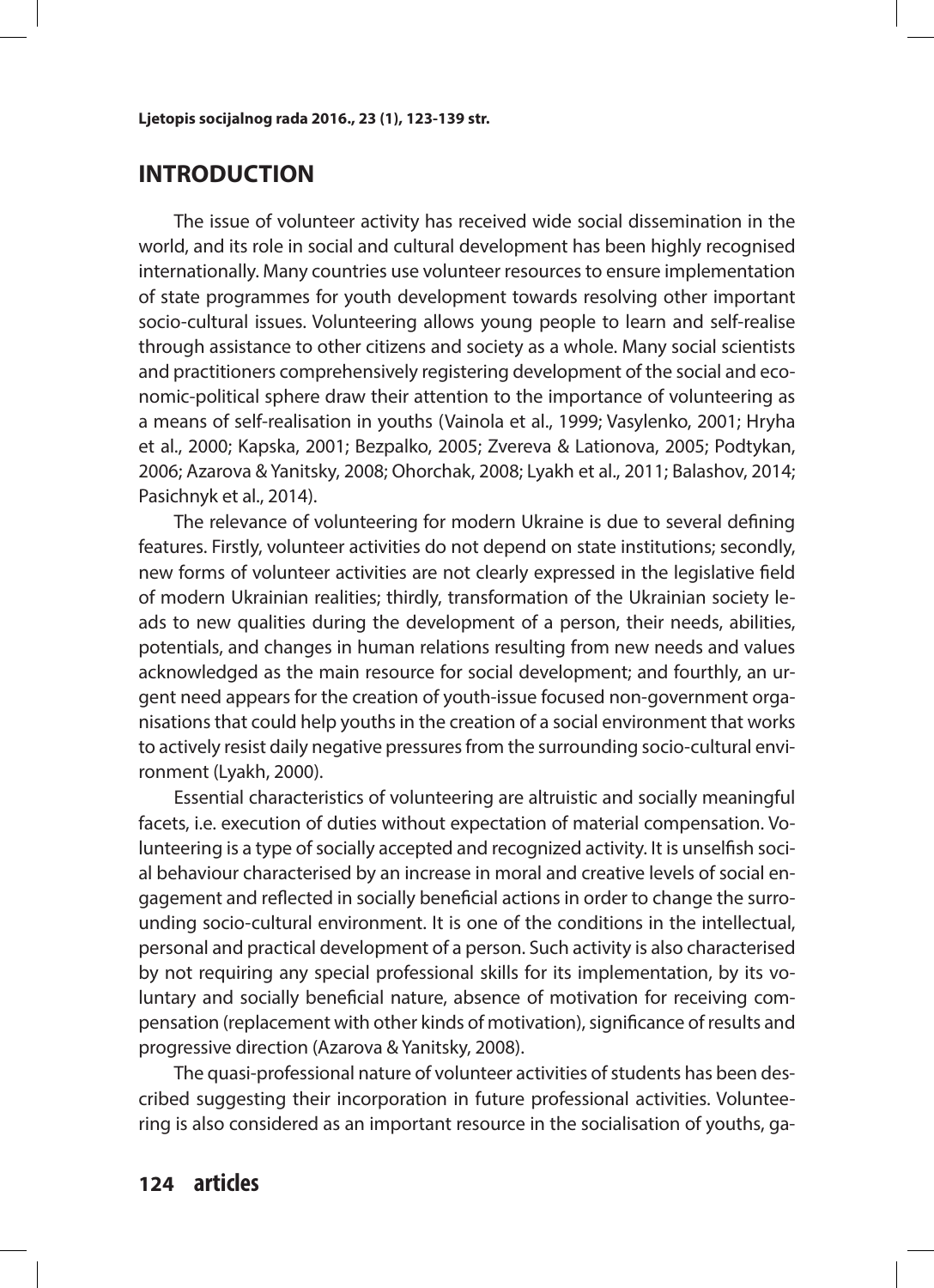ining life and professional experience, development of moral and spiritual values, motivation of altruism, formation of professionally significant qualities, tolerance, empathy, and intercultural communicative competence. In psychological terms, the main topic is the motivation of volunteering which is determined according to the volunteer's needs. For successful self-realisation it is necessary to clearly understand the motives of such activities and the volunteer's skills and abilities (Rudiakevych, 2004).

Volunteer activity is a subject of papers in psychology, sociology, pedagogy, law and other sciences (Vainola et al., 1999; Kapska, 2001; Vasylenko, 2001; Zvereva & Laktionova, 2001; Bezpalko, 2005; Bezpalko, 2009; Azarova & Yanitsky, 2008; Lyakh et al., 2011). These authors have noted a significant impact from the volunteer activities on development and self-realisation of personality, although comprehensive papers on this issue both in theoretical and practical aspects are currently unavailable.

The main spheres of volunteering applications are social, educational, environment protection, legal protection, religious, health care and entertainment. Social scientists define such psychological factors (or determinants) of volunteering as: 1) personal (system of motives, empathy, value-notional system, emotional peculiarities, propensity to activity, self-esteem); 2) communicative-operational (success of activity, style of communication, content and process of education, strategic planning and management); 3) socio-psychological (incentives, public recognition, nature of volunteer activity) (Hryshanov & Tsurkan, 1990).

Volunteering is an important part of development in a national civil society. It helps people to feel the desire for security, freedom, and justice. Volunteering helps to strengthen the feeling of importance of general human values such as selfless assistance to other members of the society, full use of civil rights and freedom, respect for norms and rules, and interaction of community members in the activities of social institutes (Posnova, 2004).

Volunteering in Ukraine is not yet sufficiently developed. Only in 2011 were the main principles of volunteer activity and status of volunteer legally regulated by the legislation. Therefore, it is extremely important to learn the experience of other countries where traditions of volunteering have deeper roots. In particular, it is well-developed in the USA and Western Europe where a fully integrated system of work with potential volunteers in the sphere of social services has been developed and governed by relevant regulations.

The interpretation of content and purpose of volunteering has been highlighted in the Declaration of the International Volunteer Programmes Association, and the best examples of volunteer activities in the world have been analysed. They consider such important components as resources for creating preconditions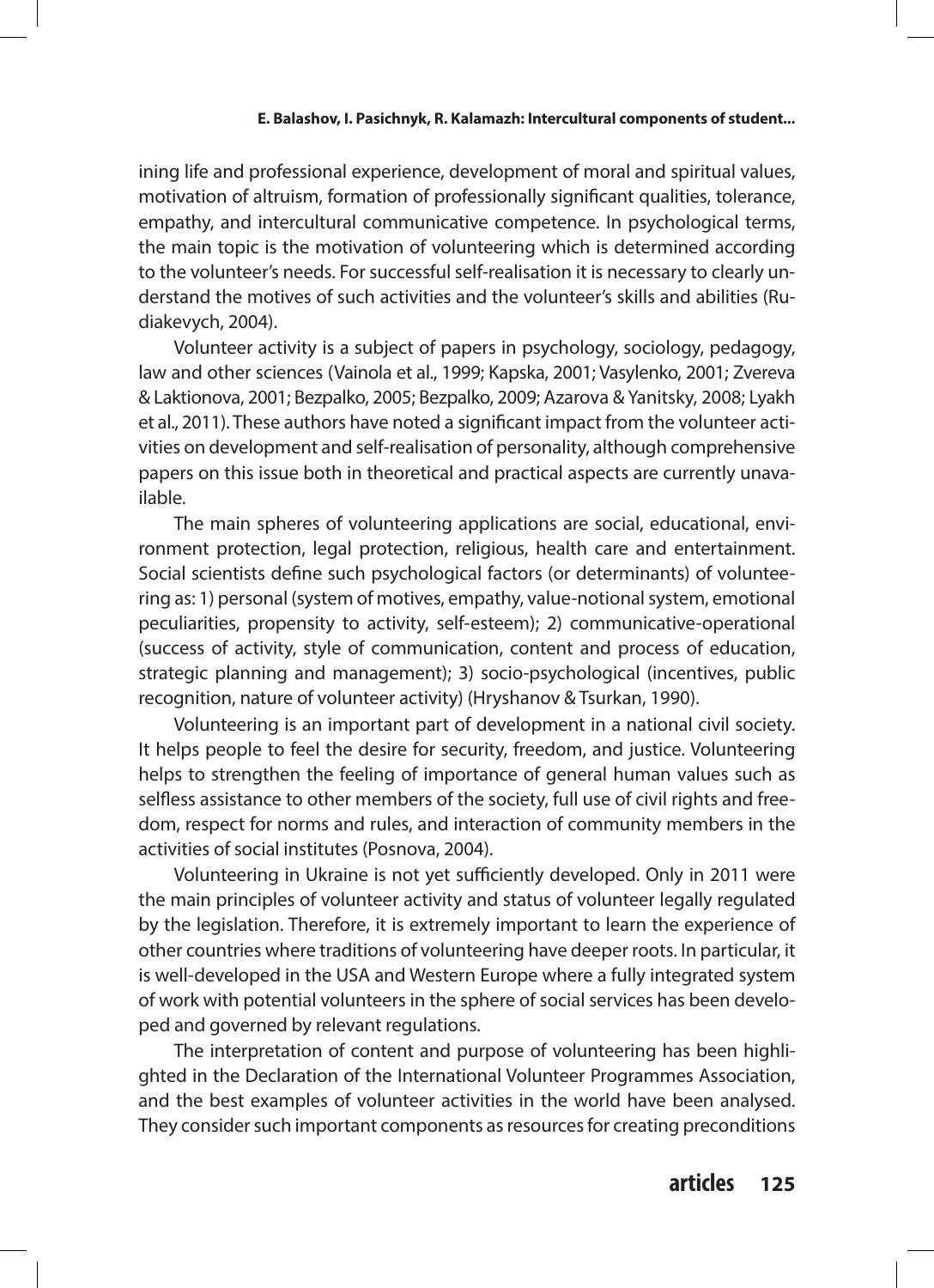for personal self-realisation at individual, social and creative levels. The means of preparation of favourable conditions for self-realisation with the help of socially positive direction, positive public opinion and intensification of the youth volunteer movement have been considered (Vainola et al., 1999).

There are different approaches to development and promotion of volunteering in different countries around the world. Normally the countries are trying to motivate their citizens to such activity in different ways by creating educational programmes for volunteers, helping them receive legal recognition and official status of volunteering, and legally regulating volunteer activities while providing insurance and social support (Zvereva & Laktionova, 2001). It is very important for any developed country to have created an informational system in order to inform society about achievements of volunteers and form a positive public opinion for encouraging the development of volunteering in society (Vasylenko, 2001).

Volunteer work is one of the foundations of moral upbringing of the population in developed countries where a precisely developed system of work with volunteers is functioning. A similar system was functioning in the USSR when volunteering was not called by this term, but was accepted as a natural thing – for example, communist subbotniks. State ideology recognised volunteer work as a public duty to substantiate what there no need was for. Therefore this term did not have any spiritual or moral content (Ohorchak, 2008). It is impossible to foresee when the moral value of volunteer movements in modern Ukrainian society will be restored because pragmatic standards have been gaining particular importance among the population. Promoting volunteering in society as a part of state ideology is very important because it has significant impact on the formation of spiritual and moral, ethical and cultural values in society. The majority of people are not ready for systematic personal participation in volunteer activity although they do perceive it as a very positive phenomenon. »Modern Ukrainian volunteers are mainly elderly people or, conversely, youths, and mostly females. They are the ones who belong to the low income category with and going through a harsh deficit of attention from friends, colleagues, state and commercial institutions*«* (Podtykan, 2006).

According to Lyakh et al. (2011), most people positively assessing volunteer work, are strictly against their own participation in it and reinforce this by suggesting there is a lack of candidates, that there is a lack of any system of organisation of this type of activity at the level of local governance (town, district), and that there are material difficulties for the majority of those who seek to use their own time for additional earnings, engagement at work or studying etc.

Psychological papers have proved diversity and ambiguity in volunteer motivation, and therefore this raises a question about the compatibility of the leading motives for volunteering with certain requirements such as social significance,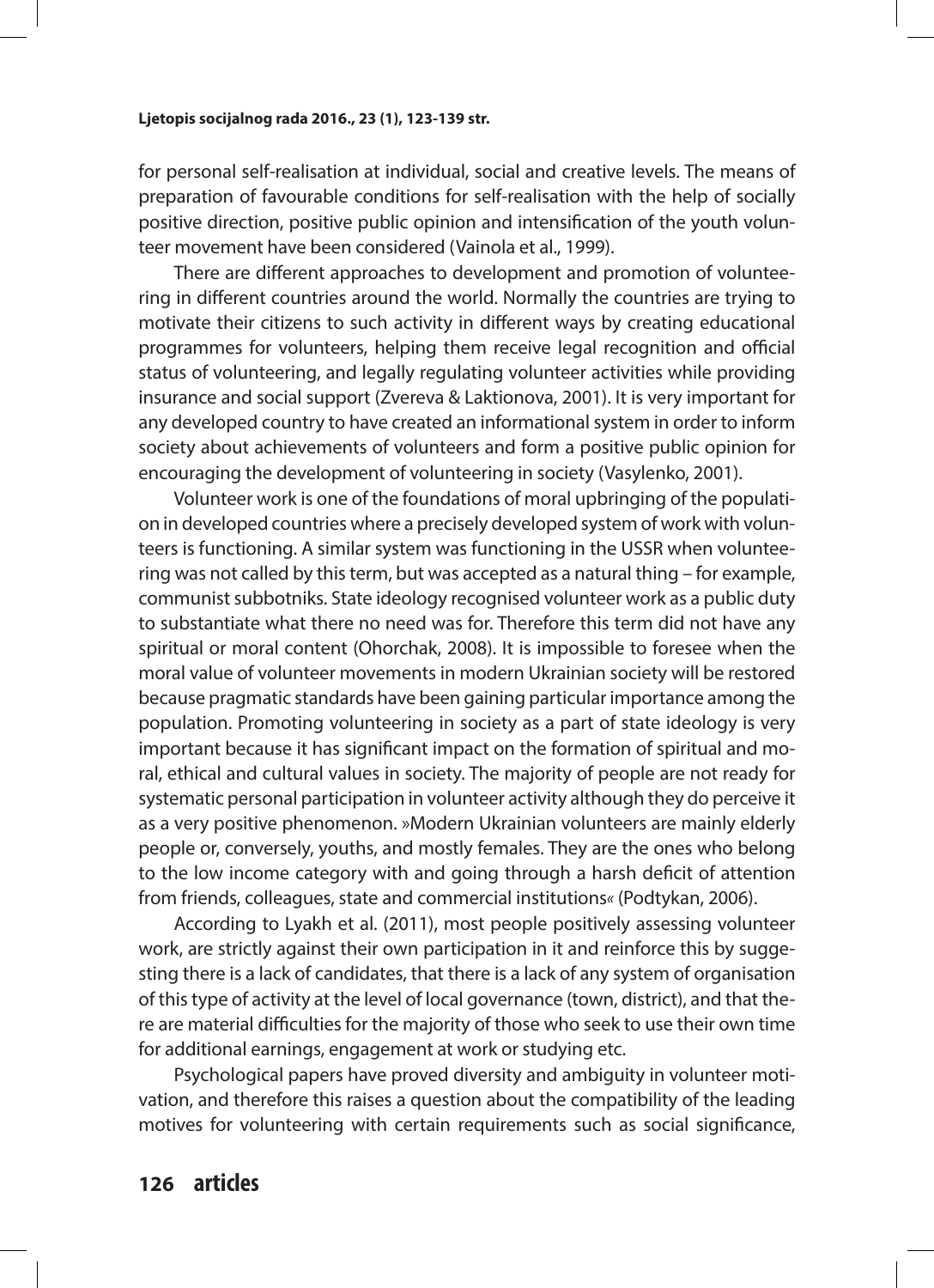correlation with general human values, objectives and tasks involved in volunteering. Accordingly, the main problematic issues discussed herein are: psychological and pedagogical conditions of self-realisation of students in international volunteer programmes, directions of student self-realisation in these programmes (professional, creative, personal etc.); keeping a certain structure of volunteering motivation, psychological support in the preparation and execution of volunteer activities and the formation of intercultural communicative competence.

Numerous papers describe the peculiarities of the individuals-volunteers, psychological characteristics and psychological determinants of volunteer activities, and the concept of intercultural communicative competence (Kovalchuk, 2010). Assuming that simultaneous convergence of one's own and the community's needs is a feature of volunteering, it is often considered in terms of altruistic and socially beneficial behaviour. Some psychologists consider intercultural communicative competence as the ability to think and act in interculturally appropriate ways (Hammer et al., 2003); as having the knowledge, motivation, and skills to interact effectively and appropriately with members of different cultures (Wiseman, 2002); the ability to negotiate cultural meanings and to execute appropriately effective communication behaviours that recognise the interactants' multiple identities in a specific environment (Chen & Starosta, 1996).

### **METHOD AND DISCUSSION**

The novelty of the paper is in the development of the psychological structure of volunteering as an important tool for student self-realisation in international volunteer programmes; in the authors' definition of self-realisation of the students in the international volunteer programme and the analysis of the structural components in intercultural communicative competence as an important component of student self-realisation in the international volunteer programmes.

The object of this paper is student self-realisation. The main subject considered in the article is the intercultural communicative component of psychological structure as a means of student self-realisation in international volunteer programmes. The main aims of the present paper are to develop an understanding of student self-realisation in international volunteer programmes; describe the psychological structure of this self-realisation and characterise intercultural communicative competence as a means of the student self-realisation. A complex of theoretical methods has been used in this paper, for example: analysis, synthesis, systematisation of existing scientific papers for studying the issues of student self-realisation and intercultural communicative competence and the creation of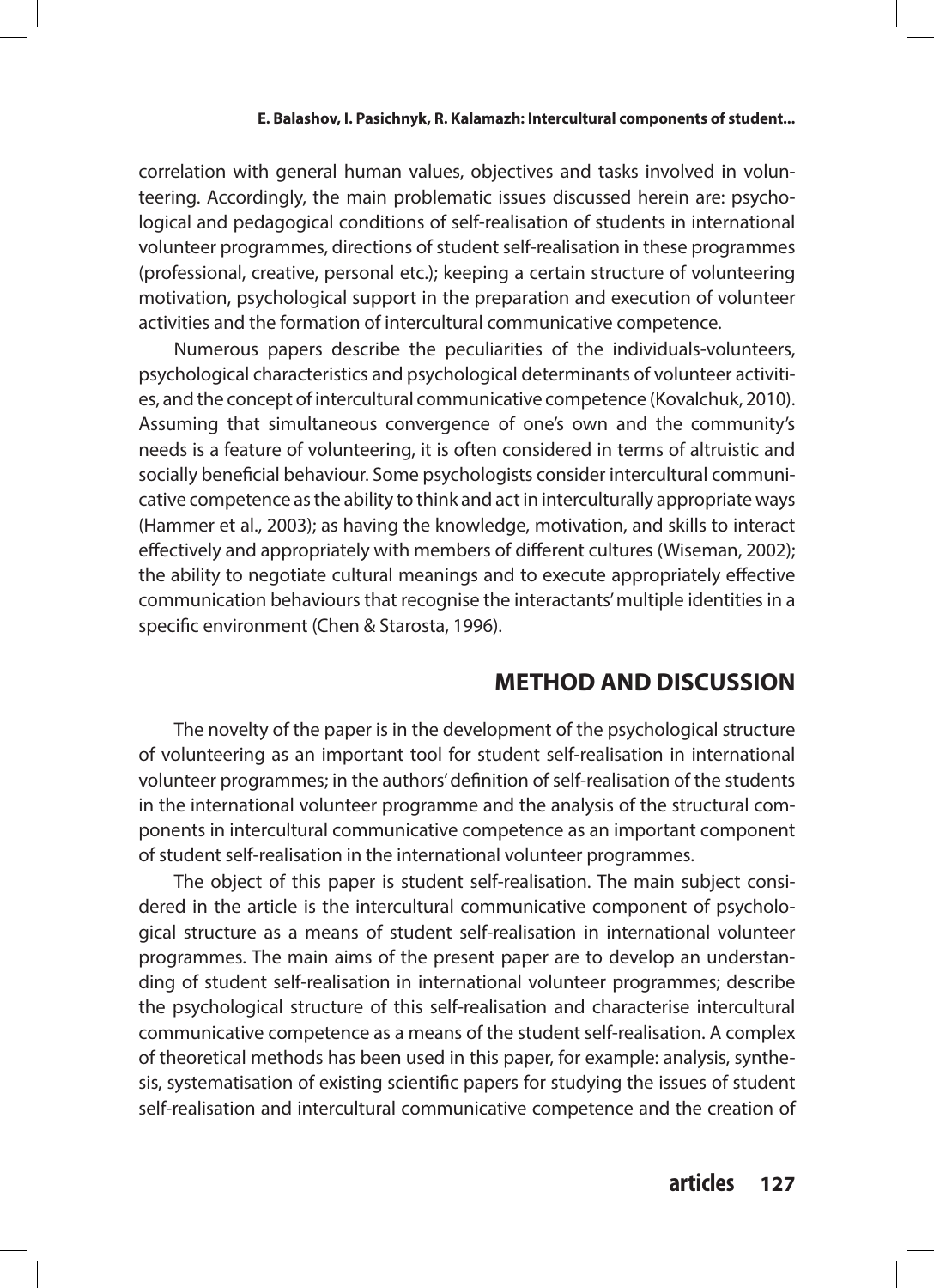the authors' model of psychological structure of volunteering as a means of student self-realisation in international volunteer programmes.

There are many synonyms in the Ukrainian dictionary with the same meaning of providing selfless help. However it should be noted that the value of this term in modern society shall be refreshed and defined in a new way. Volunteering in Ukraine is developing rapidly. The main tasks shall be defined as a determination of the status of volunteers; promotion and support of volunteer activities; organisation of public beneficial help and inclusion of different society institutions and members in volunteer activities on a selfless basis (Ohorchak, 2008). It is possible to recognise the following factors influencing the choices and motivation of the modern volunteer (Table 1) (Hryha et al., 2000).

|                                             |                                                                                           | Orientation on result Orientation on power                                                                          | <b>Orientation on</b><br>membership in group                         |
|---------------------------------------------|-------------------------------------------------------------------------------------------|---------------------------------------------------------------------------------------------------------------------|----------------------------------------------------------------------|
| <b>Purpose</b>                              | Achieve success in<br>situations which need<br>special execution                          | Influence others                                                                                                    | Be with others, enjoy<br>mutually useful<br>friendship               |
| <b>Positive</b><br>features of<br>character | Orientation on result,<br>personal growth,<br>determination of<br>objectives, taking risk | Formation of own<br>thought, needs for<br>change, use power for<br>benefit of others, well-<br>informed on position | Establish relations,<br>desire to work with<br>others, sensitiveness |

**Table 1.** Factors which define choice and motivation of a modern volunteer

Development and intensification of volunteer activity in modern Ukraine has been taking place in several ways that promote learning, development of creativity, self-development, and an increased level of personal self-esteem and selfaffirmation. It is possible to identify the following directions of volunteering development in Ukraine (Balashov, 2014):

- International youth exchange programmes which are inherent in many developed Western countries. The main positive features of this type is the presence of transmission of the features and achievements of one's own culture such as history, traditions, language, customs, other kinds of socially-beneficial activities, as well as learning the cultural heritage and values of the exchange country.
- Charitable volunteer work in non-government organisations in order to help certain categories of population in certain activities, education, development, socialization and spiritual formation.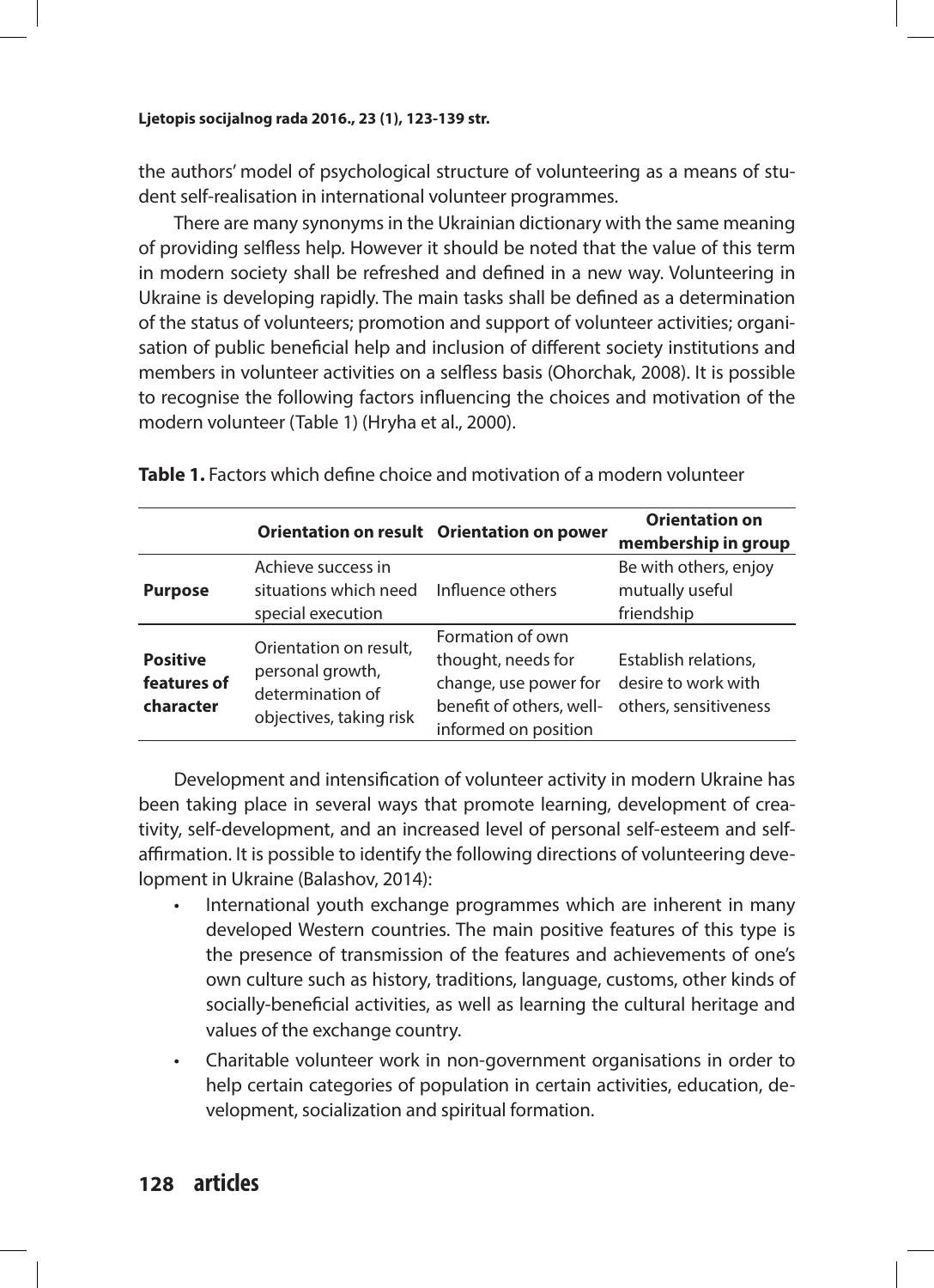- Periodic charitable assistance to state institutions in the social sphere.
- Volunteer activities which do not always correspond with the profession of the volunteer. This type of activity serves as a result of creative development of the personality, their desire to share knowledge and skills.
- Volunteer activity based on pedagogical approaches which are applied in charitable institutions, social centres, youth organisations.

It has become obvious that the state and certain categories of the population increasingly demand volunteer services. Many specific volunteer organisations have been created recently, and it is necessary to determine the psychological foundations of such activity (Lyakh, 2000).

The Ukrainian state institutions and non-government organisations do not pay enough attention to the support of volunteering in Ukraine. There exist some achievements in this direction such as creation of youth social services centres, but their activities cannot be considered as efficient because of the absence of a unified state concept and a policy of development of volunteering in the country.

Activity is the process aimed at a realisation of a goal. Volunteer activity is being carried out as a system of consecutive actions each of which solves a particular task towards achieving the goal, which is the highest regulator of the activity. The method of executing the activity makes the technical side of volunteering, and the motive and goal determine its direction and conditions of execution. The vector "motive-goal" is the highest regulator of the action and psychological processes, and determines the selectivity of perception of volunteers, characteristics of their attention and memory and ways of processing the information in thought (Kuliutkin & Sukhobskaya, 1996).

Psychological content of volunteer activity has been described with the help of consideration of its external (focus, ways, means and conditions) and internal (needs, motives, goal, personal content, tasks, actions, result for individual and result for society) psychological structures. In order to determine the nature of volunteer activity a psychological analysis in the framework of international volunteer programmes has been implemented (Figure 1).

Realisation of the need for self-realisation in accordance with the fundamental methodological principles of psychology is possible only in meaningful activities and cooperation with other people in certain socio-cultural environments. Participation of youths in international volunteer programmes enables the objectification of the needs mentioned. Thus it is necessary to take into consideration a range of factors which influence the productivity of the process of self-realisation and its end outcome and is considered in both individual and social dimensions.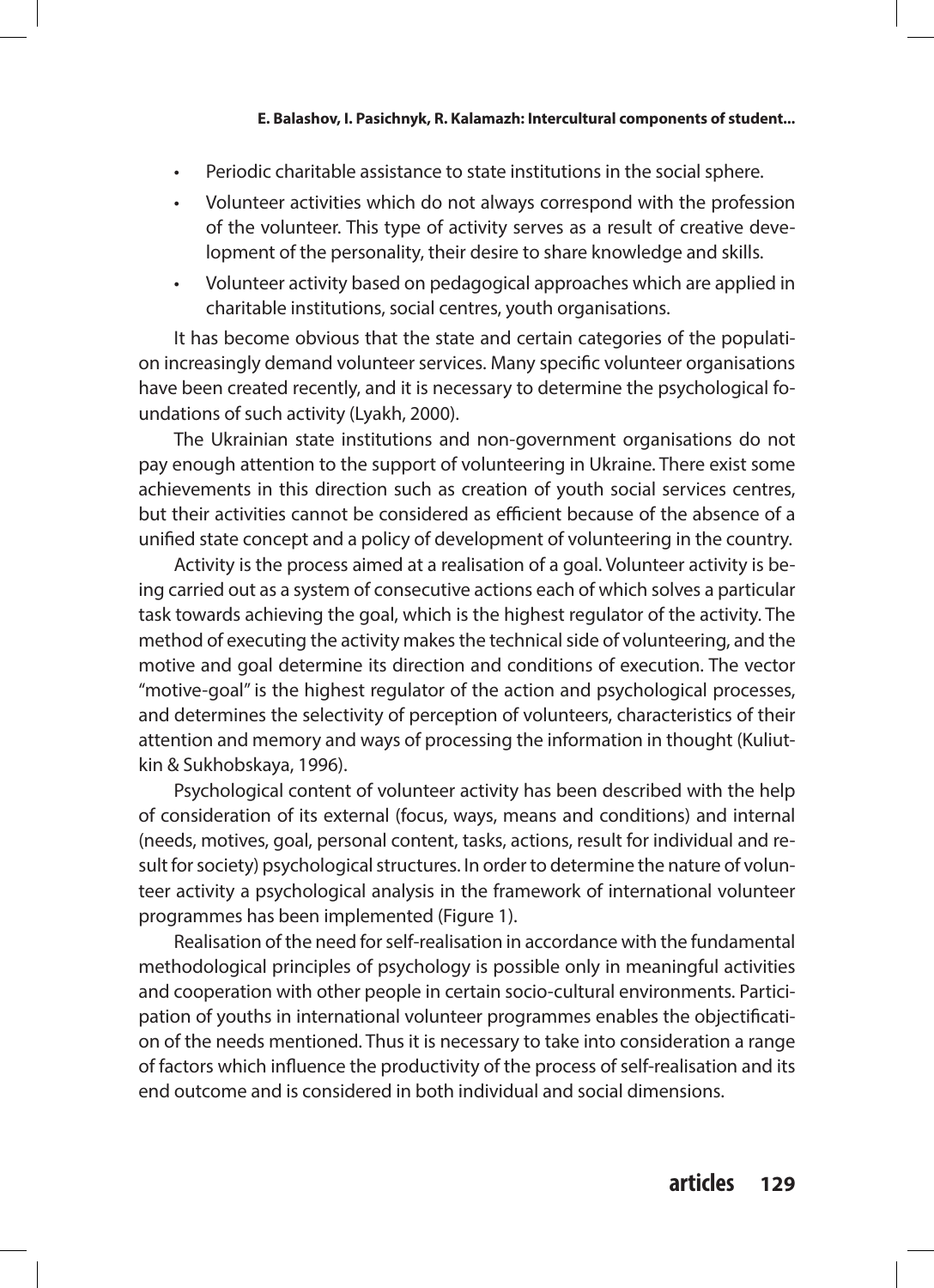In this paper the psychological structure of volunteering based on the general structure of activity has been defined. The model of the psychological structure of student self-realisation presented in this paper (Figure 1) is used practically in the international volunteer programmes for increasing student motivation towards volunteering. This has meant consideration of components such as needs, motivation, mechanisms of activity (decision making, planning, control, and correction) and effectiveness for the individual and society.





In particular, only systematic and purposely organized volunteer activity with its psychological and pedagogical support and compliance with the psychological and pedagogical principles of organisation of non-formal education is viable. The individual-psychological, group, socio-psychological peculiarities of the participants in volunteering and the peculiarities of the surrounding socio-cultural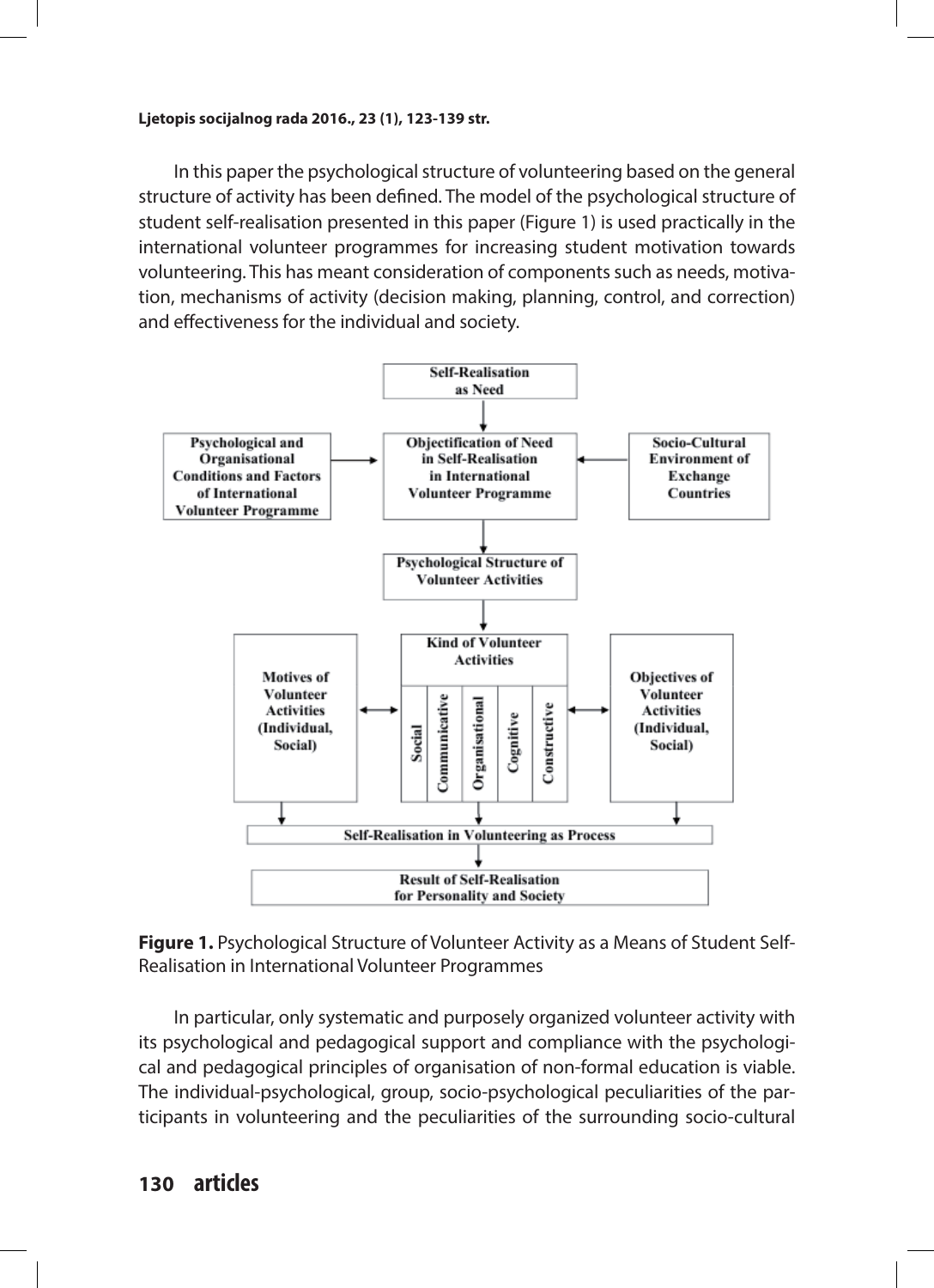environment of the volunteer programme and create the necessary conditions for self-realisation of the volunteers on various levels – individual, social, and creative are also taken into account.

Most often, volunteering is considered in terms of altruistic, socially-active and beneficial behaviour in which the subject simultaneously satisfies individual and social needs. There is diversity and ambiguity in motivation for volunteering. Therefore, it raises a question regarding the compatibility of the leading motives for volunteering with certain sociocultural requirements such as social importance, humanistic orientation, and correlation with recognised human values, objectives and principles of volunteer activities (selflessness, non-profitability, equity, etc.).

There are several approaches to the classification of motives for volunteering in psychological and pedagogical scientific literature. In particular, some authors select such motives as compensatory, beneficial, personal growth, idealistic, expansion of social contacts, etc. (Azarova & Yanitsky, 2008). In general, they highlight the importance of volunteering in the foundation of motives for self-realisation in youths. The activity itself, which is focused on assistance to others on the basis of responsibility for the community, is considered to be a leading motive for volunteering. Accordingly, the main topical issues are: psychological and pedagogical conditions of ensuring the self-realisation of youths in international volunteer programmes; directions of such self-realisation (professional, creative and personal); development of intercultural communicative components of volunteers and keeping the appropriate structure of motivation in volunteer activities (Bandurka et al., 1998).

Volunteer activities in a broader sense are certain actions and deeds of a person which do not bring them any benefits and can nonetheless contribute to improving the welfare of the community or society. It can take any form of altruism: from a traditional form of development of socially beneficial work to the activities focused on solving social conflict and issues.

As Ukrainian legislation determines, volunteer activity is a voluntary choice which identifies personal views and positions. Volunteering is directly connected with self-realisation by its very nature, aims, forms and principles of realisation, because this is a form of active and voluntary participation of a citizen in community life which contributes to both their personal growth and community benefit. Volunteer activity is implemented in the common socio-cultural activity of personality, promotes realisation of basic human needs and a more balanced economical and social development. In their activities the volunteers follow the main principles of volunteering determined by the legislation (Kovalchuk, 2010; Balashov, 2014):

Recognise a right to associate for all people regardless of their race, religious beliefs, physical conditions, social and material status;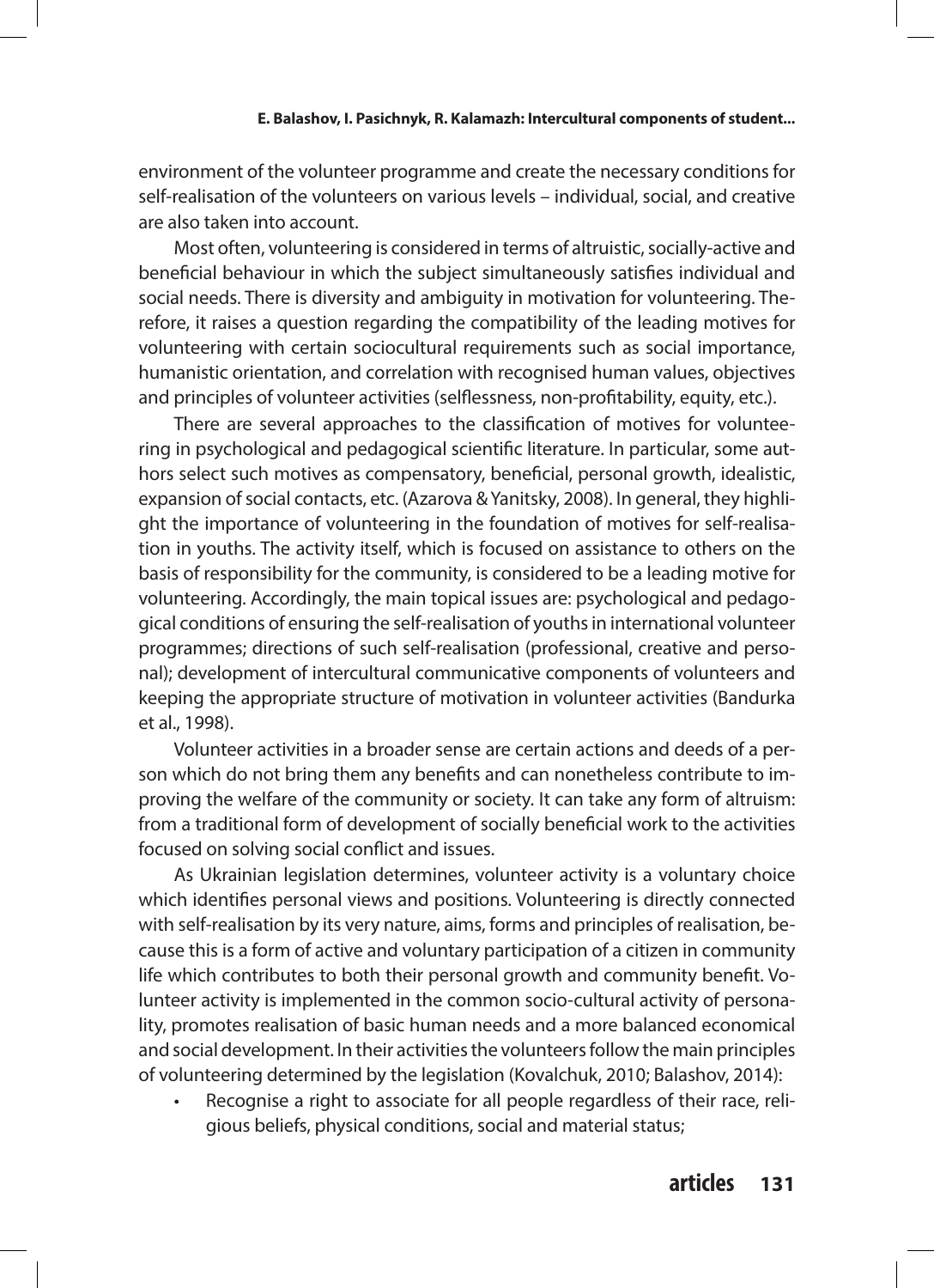- Respect the dignity of other people and show tolerance towards intercultural communicative differences of ethnical groups;
- Grant free assistance and services individually or as a member of an organised group;
- Recognise the equality of individual and collective socio-cultural needs, contribute to collective satisfaction of those needs;
- • Set goals aiming to turn volunteering into a means for personal development, acquiring of new skills and knowledge, improvement of skills and abilities by stimulating imitativeness and creativity in people who have a unique opportunity to be creators and not simply users;
- Stimulate strengthening of a sense of personal responsibility;
- Significantly stimulate the development of family, collective and international solidarity.

The experience of volunteering shows that during inclusion in a volunteer group individuals usually have and seek to develop their own needs, motives and goals. If they are satisfied then they become volunteers. During this process a volunteer should develop interest, energy and appropriate motivation for executing group work (Pettigrew & Tropp, 2006).

Volunteering includes certain activities which are integrated in one single unit on the basis of their goals, tasks and principles. According to the authors' analysis it is relevant to single out the following kinds of activities in the structure of volunteer activity (Balashov, 2014):

- Social (volunteer assistance, realisation of the principle of volunteering, socialisation in a new socio-cultural environment, etc.);
- Communicative (establishing communication with other people at volunteer workplaces, with partners from the exchange country, representatives of the socio-cultural environment etc.);
- Organisational (carrying out different activities outside the workplace, planning of free time, allocation of resources, determination of ways of achieving goals, control and correction of their own duties and activities etc.);
- Cognitive (non-formal education of volunteers, acquiring new knowledge, experience and practical skills);
- Constructive (decision-making, collecting and processing information).

The process of planning volunteer activities ensures efficient organisation and interconnection. A common goal is the factor associated with the group needs, which unites the volunteers of a group in a volunteer programme. Individual internal motives of each volunteer are combined and partially integrated. A joint formal plan of the group activity determines the functional relations between the volun-

### **132 articles**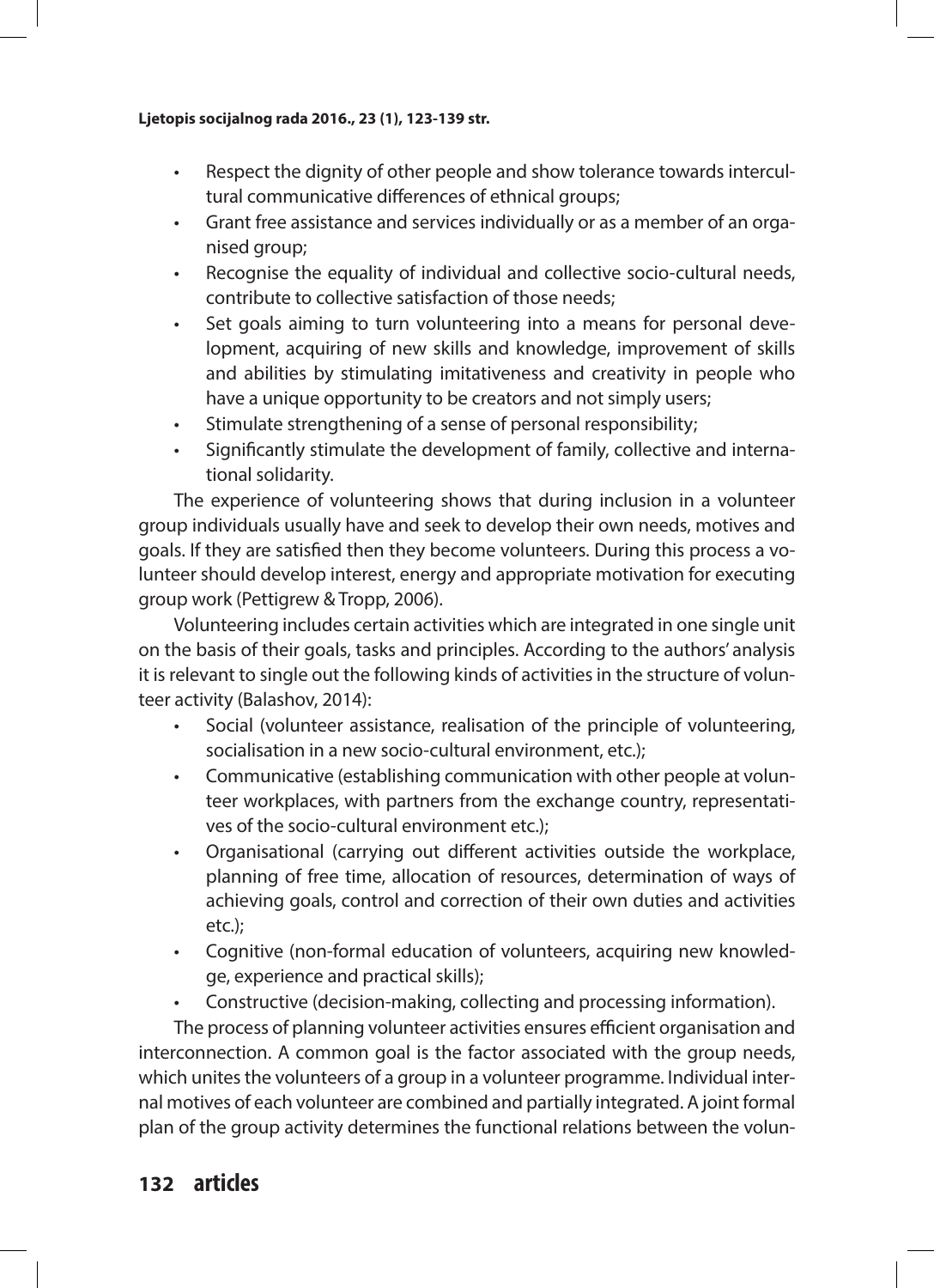teers both within the group and in relation to the socio-cultural environment. We consider volunteering as the activities which combine certain types of activities. They are integrated into one, based on goals and tasks, where the leading type of volunteering is social.

The intercultural communicative aspect of volunteering consists of the establishment of efficient communication with other volunteers and representatives of the socio-cultural environment in the exchange community. Knowledge acquired during the educational process at university and pre-orientation training sessions before the beginning and during the programme help the volunteers in the process of gaining communicative competence. Volunteers have to learn to control their own emotional-volitional spheres and personal conditions. They become active in communication and feel the need for it, develop the ability to listen to others and uphold their own opinions. Also the volunteers attain a certain emotional stability. We define the intensive development of intercultural communicative competence as a very important feature in international volunteer programmes helping participants in their self-realisation.

The socio-cultural environment of the partnering countries is very important in terms of the standpoint of psychological identification and adaptation of the volunteers to the conditions of the community and overcoming any unpleasant and shocking experience of the new culture which can cause a negative assessment of their own culture (so-called phenomenon of culture shock). International volunteers also have a unique opportunity to acquire a certain level of intercultural communicative competence and professional self-determination (Pasichnyk et al., 2014).

Intercultural communicative competence is increasingly becoming a subject in scientific papers. Social scientists from different countries have presented different definitions of its content. Some psychologists have identified the dimension of intercultural communicative competence (Kovalchuk, 2010). They are: capacity to be flexible; capacity to be nonjudgmental; tolerance for ambiguity; capacity to communicate respect; capacity to personalise one's knowledge and perceptions; capacity to display empathy and capacity for turn-taking. In terms of adaptability there are three dimensions of intercultural communicative competence: cognitive dimension (discerning meaning), affective dimension (emotions involved with willingness to accommodate different cultural ways), and operational dimension (behavioural flexibility and resourcefulness in an intercultural interaction).

In the context of the topic of this paper we primarily consider **intercultural communicative competence** as the ability to allow individuals their self-realisation in conditions of intercultural communication. It includes an ability to interact with the representatives of other cultures on the basis of their own values, norms,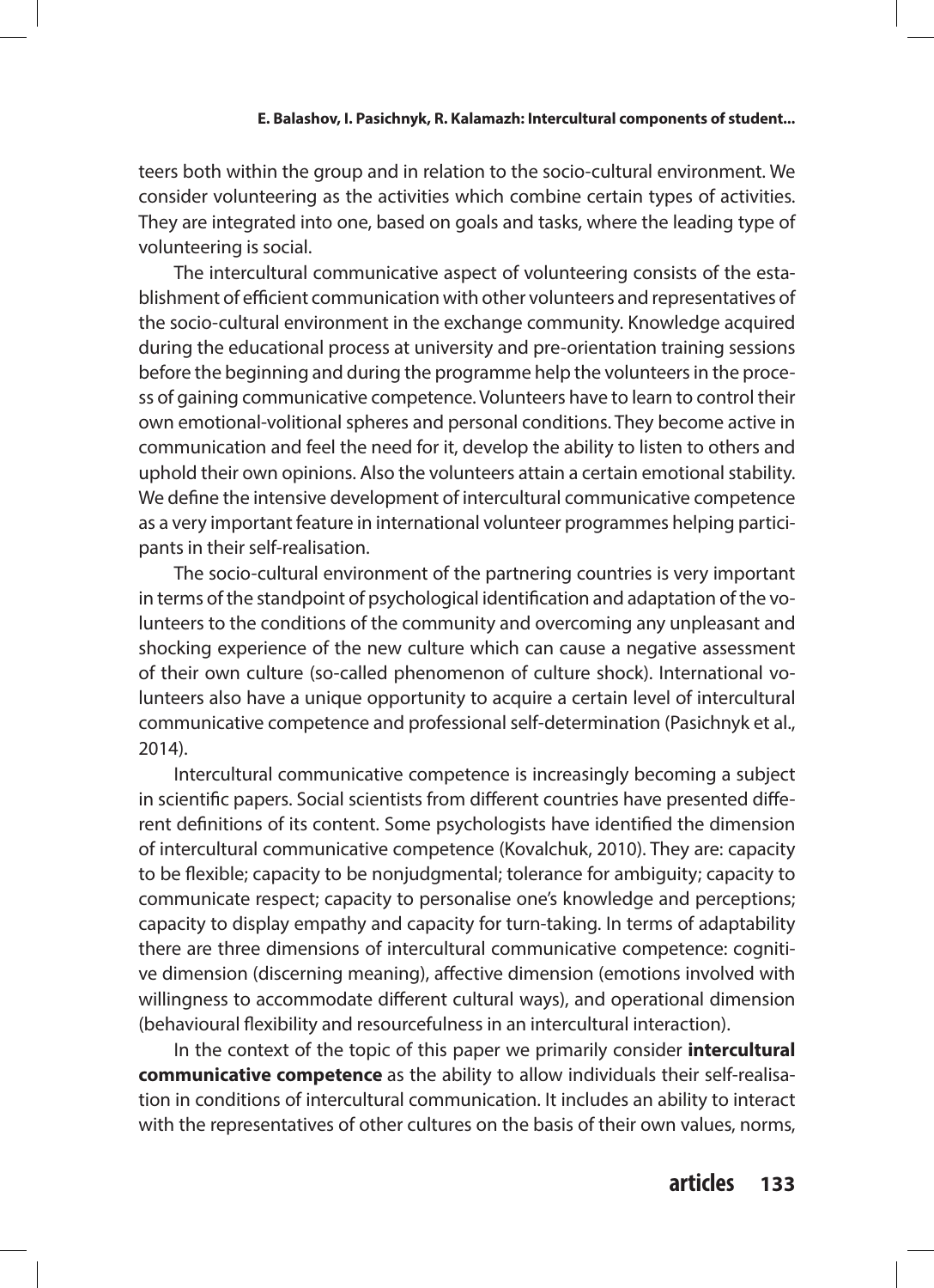stereotypes of behaviour, and to choose communicatively appropriate ways of verbal and non-verbal behaviour at the micro- and macro-level. Some authors also highlight the importance of recording the cognitive (knowledge about the other culture), operational (intercultural communication) and value-emotional (emotions, tolerance, empathy) components of intercultural communication (Kovalchuk, 2010).

Cognitive components of volunteering are formed during the educational days when the volunteers explore different topics ensuring development of personal qualities such as observation, attention, mastering the material about the main principles of volunteer programmes, the peculiarities of the socio-cultural environment of the community where the programme takes place. Such volunteering is characterised by self-development as the enhancement of theoretical and practical experience and the formation of personal qualities.

International volunteering offers unique opportunities for young people and students who are separated geographically to meet, work together and learn from each other, acquire valuable life skills, learn peculiarities of other cultures, and also develop and change their own views of life. It is necessary to note that one of the features of the international volunteer programme is exactly in development of the cognitive component, although the vast majority of volunteer organisations believe that the educational component is an integral component of every programme and this is why we do not prepare any particular educational plan or educational strategy, as it is expected that participants have to automatically first get to know the people for whose benefit their volunteer activities are directed. Also it is very often mistakenly assumed that a volunteer is a »blank sheet of paper« and their previous skills and knowledge are not taken into consideration (Swanger, 2002).

This approach is very often contrary to many educational principles. In contrast to such assumptions, papers demonstrate that a much greater influence on the expected results from participation in a volunteer programme exists even before students perceive it, its goals and objectives, and ways of achieving the goals. Non-formal education of participants in the international volunteer programmes is one of the important components of its successful realisation in an intercultural communicative context (Petrova, 2005).

All information received by the volunteers in the process of their cognitive and communicative activities is partially being transferred into the organisational activity. The volunteer must learn to act as an organiser of a programme, make important decisions about organising volunteer activities for the other group members. Such work requires from them such features as punctuality, accuracy, self-organisation, communicative competence and also skills for working with the newest informational and computer technologies. Volunteers have to acquire skills

### **134 articles**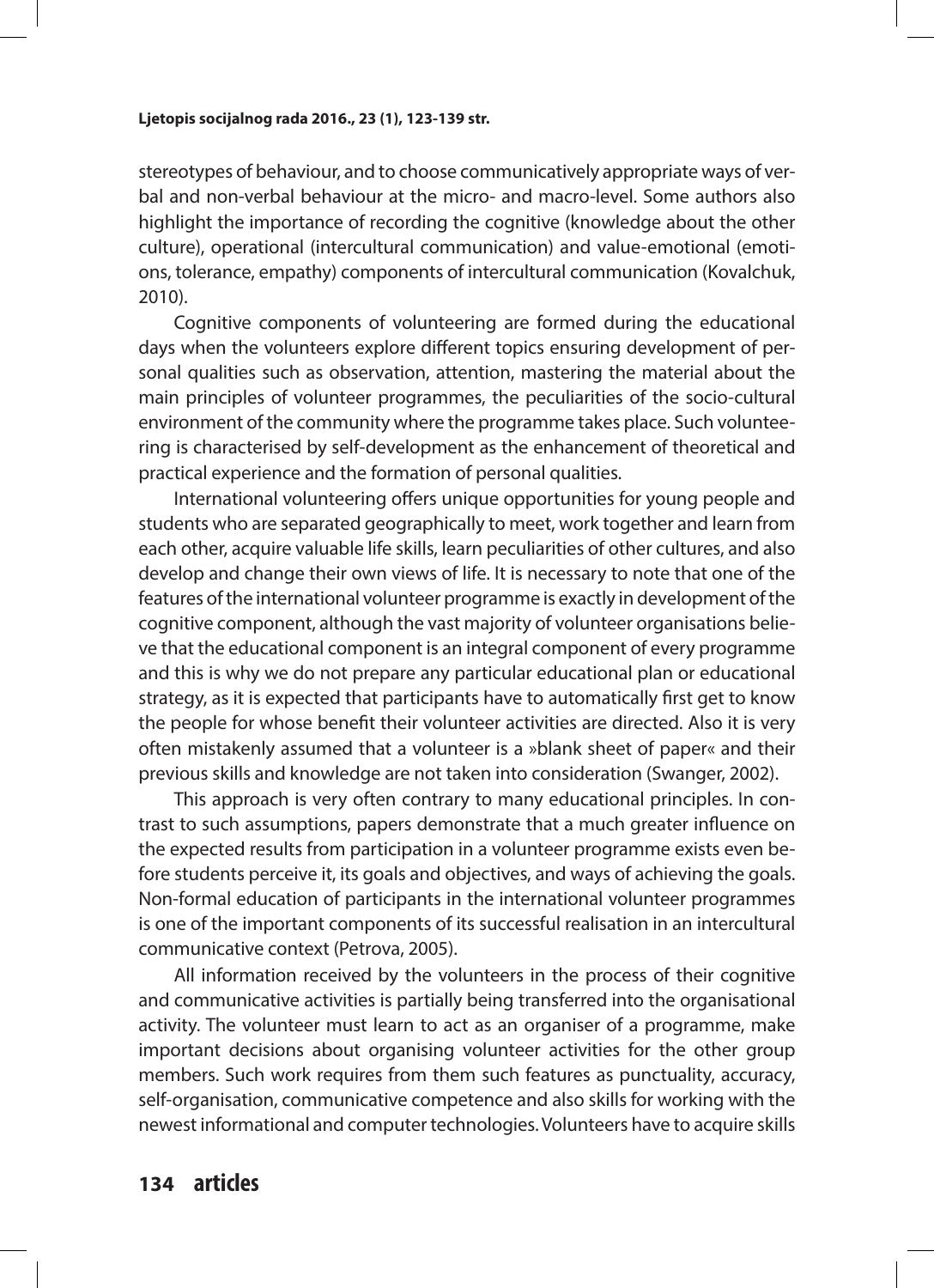of unconstrained behaviour in a new team. It is necessary to develop such components as skills for planning group work, initiative and leadership, efficient behaviour in complicated situations, ability for independent decision-making, conflict resolution skills and ability to compromise. Sensitive and constructive activity includes the development of skills in accumulation and processing information, and making decisions towards the next level. General intellectual potential of youths plays a very important role, as they have to have advanced memory, imagination, thought, perception which they use for accumulation and further processing of necessary information.

Many objective and subjective factors in the self-realisation of the students influence the efficiency of the international volunteer programmes results. Subjective factors are indicators of cognitive, value-operational, emotional-volitional and communicative-behavioural spheres. Psychological readiness of the volunteers to undertaking volunteer activities in every case depends on the personal form of their reaction to the situations which occur in the socio-cultural environment of the community where the programme takes place. Change of behavioural activity of the youths in a programme and maximum approximation to reaching a high level of self-realisation depends on this. The objective factors include the peculiarities of the socio-cultural environment where the programme takes place and organisation of non-formal education for the participants of the volunteer activities.

Self-realisation, as a process in volunteer activity, reflects both on the individual and society in general. According to the fundamental methodological foundations of psychology, the need for self-realisation is possible only in a meaningful communicative interaction with other people in certain socio-cultural environments, particularly during participation of student youths in international volunteer programmes.

On a basis of theoretical analysis we determine the **self-realisation of students in an international volunteer programme** which we define as active bilateral cooperation with the surrounding socio-cultural environment which results in formation of student intercultural communicative competence, increase of their civic engagement, actualisation of their professional self-determination, development of their potential abilities in cognitive, value-operational, and emotional-volitional and communicative-behavioural spheres.

Analysis of the process of volunteering development has demonstrated that an individual's inclusion in the broad field of volunteer activity leads to positive changes of their worldview positions, communicative consciousness of the individual which causes such new personal formations, social and intellectual activity, intercultural communicative competence, social competence, and ability to act in unconventional life situations.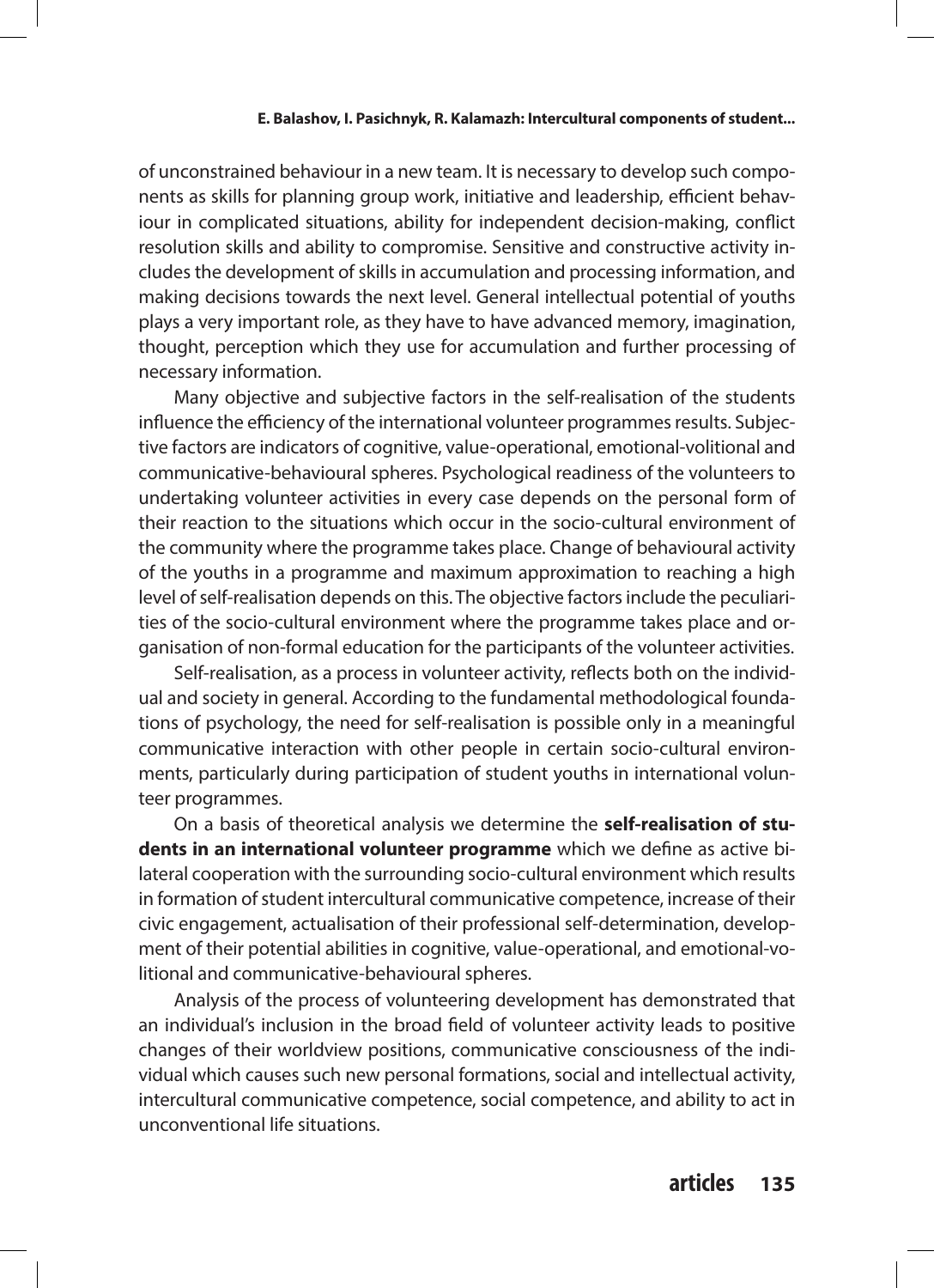### **CONCLUSIONS**

Theoretical analysis of Ukrainian and foreign psychological, pedagogical, and philosophical literature on the issues of self-realisation, volunteering and intercultural communicative competence provides evidence that the issues are interdisciplinary and inter-paradigmatic, and there is no current common scientific paradigm of theoretical knowledge on self-realisation, intercultural communicative competence of a personality and volunteering.

Self-realisation of a strong personality was viewed as an indicator of a person's activity, and independence from external harmful factors combined with creative work and a sense of love. The issue of self-realisation, development, direction of a person, in psychology is tightly connected with the system of imagination regarding a person as a complicated self-regulating system and the place of self-realisation in the world and in the sense of being human (Pasichnyk et al., 2014). On the basis of theoretical analysis it is concluded that intercultural communicative competence of volunteers in the conditions of the socio-cultural environment and their interaction with a subjective creative potential of the personality significantly influences self-realisation of the personality (Balashov, 2014).

The authors define the psychological structure of volunteer activities which reflects motives, goals and actions; kinds of volunteer activities that determine self-realisation of students by means of volunteering and the result for individual personality and society itself. The psychological components of student self-realisation have been used in the international volunteer programmes for increasing student motivation to volunteering. One of the peculiarities of student self-realisation is the influence of the new socio-cultural environment of the communities where the programmes are taking place. During the programmes the attitude of the students to themselves and the surrounding world changes, the need for acquiring new knowledge and skills becomes apparent while self-esteem, motives and needs develop.

The authors have elaborated the definition of *self-realisation of students in an international volunteer programme* which is defined as active bilateral cooperation with the surrounding socio-cultural environment which results in the formation of intercultural communicative competence in the students, increase of their civic engagement, actualisation of their professional self-determination, development of their potential abilities in cognitive, value-operational, emotional-volitional and communicative-behavioural spheres.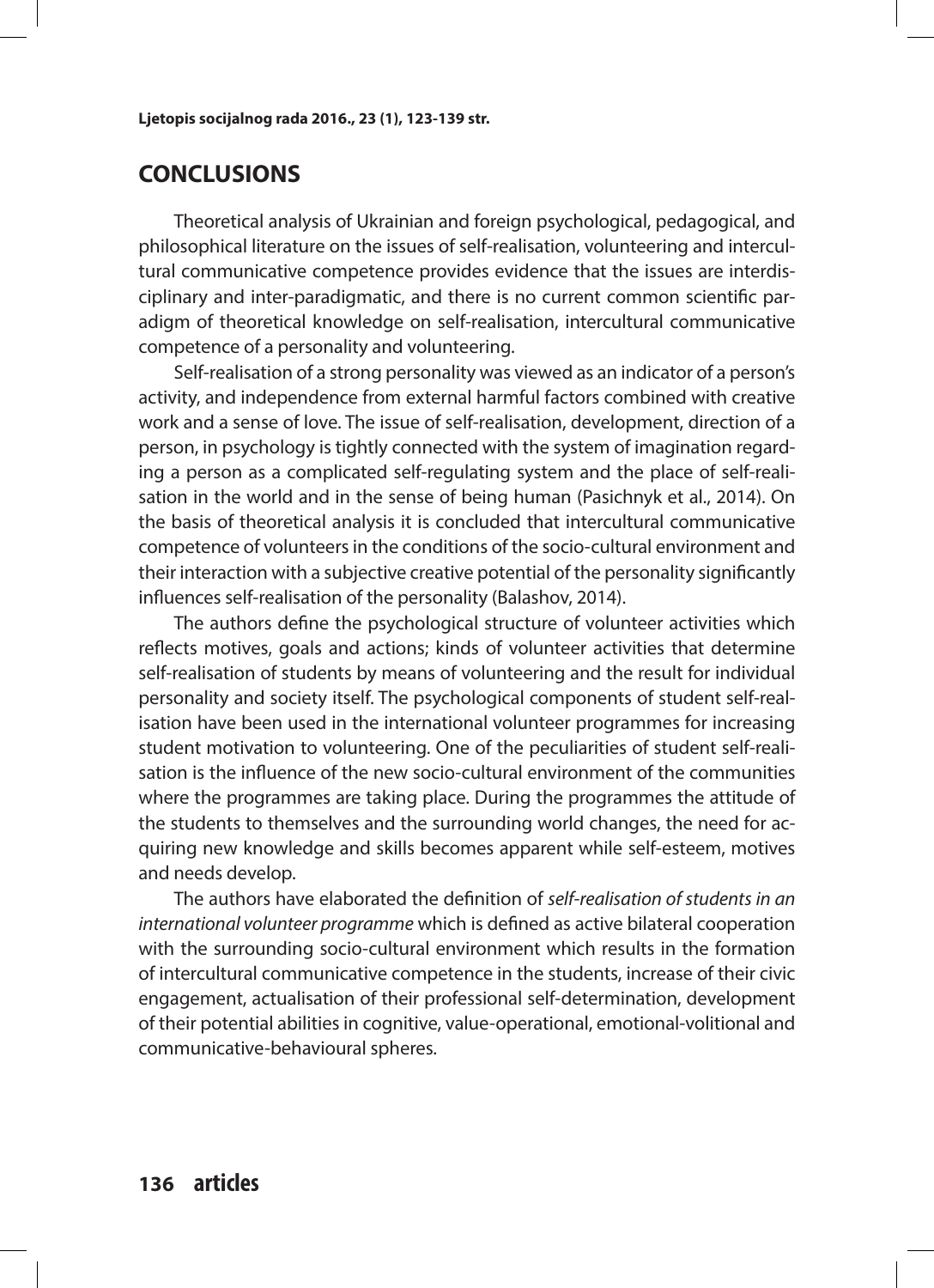### *REFERENCES*

- 1. Azarova, Y. & Yanitsky, M. (2008). Психологические детерминанты волонтерской деятельности [Psychological Determinants of Volunteer Activities]. **Bulletin of Tomsk State University**, 306*,* 120-201.
- 2. Balashov, E. (2014). Психологічні особливості соціальної емпатії студентв як засобу самореалізації [Psychological Peculiarities of Social Empathy of Students as a Means of Self-Realization]. **Scientific Notes**, 28, 28-39.
- 3. Bandurka, A., Bocharova, S. & Zemlyanskaya, Y. (1998). **Психологія управління [Psychology of Management]**. Kharkov: Fortuna-Press.
- 4. Bezpalko, O. (2009). **Соціальна педагогіка у схемах і таблицях [Social Pedagogy in Schemes and Tables]**. Kyiv: Tsentr uchbovoi literatury.
- 5. Bezpalko, O. (2005). **Соціальна робота у громаді (Social Work in Community)**. Kyiv: Tsentr uchbovoi literatury.
- 6. Chen, G. M., & Starosta, W. J. (1996). Intercultural communication competence: A synthesis. In Brant, R.B. Ed. **Communication Yearbook**, 19 (1), 353-383.
- 7. Hammer, M. R., Bennett, M. J. & Wisemann, R. L. (2003). The Intercultural Development Inventory: A measure of intercultural sensitivity. **International Journal of Intercultural Relations**, 27 (4), 421-443.
- 8. Hryha, I., Bryzhovata, O., Duma, L. & Lysenko, O. (2000). **Досвід волонтерської роботи та шляхи її покращенняю Соціальна робота в Україні: перші кроки [Experience of Volunteer Work and Directions of its Improvement. Social Work in Ukraine: First Steps]**. Kyiv: KM Academia.
- 9. Hryshanov, A. & Tsurkan, V. (1990). **Социологические проблемы адаптации студентов первых лет [Sociological Problems of Adaptation of the Students of First Years]. Psychological and Pedagogical Aspects of Adaptation of Students to Educational Process in University**. Kishinev: Kishinev State University.
- 10. Kapska, A. (2001). **Технологізація волонтерської роботи у сучасних умовах [Technologisation of Volunteer Work in Modern Conditions]**. Kyiv: Bilgorai.
- 11. Kovalchuk, I. (2010). Іншомовна комунікативна культура як необхідний компонент ефективного міжкультурного спілкування (Foreign Language Communicative Culture as Needed Component of Effective Intercultural Communication). **Scientific Notes of the National University of Ostroh Academy, Series Psychology and Pedagogy**, 16, 120-129.
- 12. Kuliutkin, Y. & Sukhobskaya, G. (1996). **Личность: внутренний мир и самореализация [Personality: Inner World and Self-Realization]**. Saint-Petersburg: Piter.
- 13. Lyakh, T. (2000). **Волонтерські послуги неурядових організацій у соціальній сфері [Volunteer Service of Non-Government Organization in Social Sphere]**. Kyiv: Dzherelo.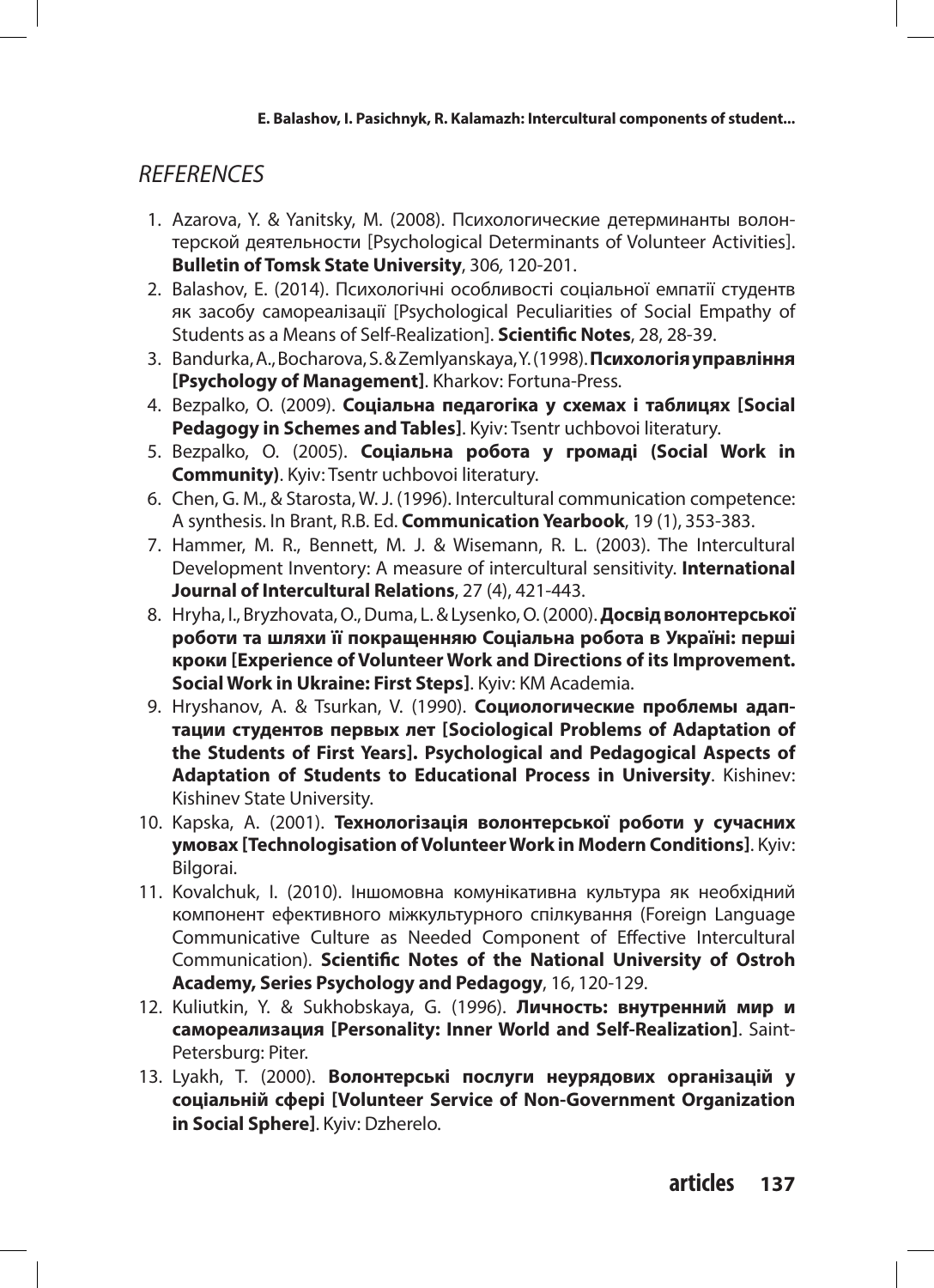- 14. Lyakh, T., Bezpalko, O., Zaveriko, N., Zvereva, I. & Zymivets, N. (2011) **Волонтерство: поради для організаторів волонтерського руху [Volunteering. Advises for Organizer of Volunteer Movement]***.* Kyiv: Volonter.
- 15. Ohorchak, A. (2008). **Доброчинство у Галичині. Діяльність громадських організацій/ю Погляд журналістів [Charity in Galicia. Functioning of Charitable Organization. View of Journalists]***.* Kyiv: Hurt.
- 16. Pasichnyk, I., Kalamazh, R., & Balashov, E. (2014). Психологічні компоненти самореалізації студентів у міжнародних волонтерських обмінних програмах (Psychological Components of self-realisation of Students in International Volunteer Programs). **Journal of Psychological and Educational Research**, 22 (2), 28-44.
- 17. Petrova, N. (2005). Динамика самоактуализации студентов творческих специальностей (Dynamics of Self-Actualization of the Students of Creative Specialties). **Voprosy Psikhologii**, 1, 45-50.
- 18. Pettigrew, T. & Tropp, L. (2006). A Meta-Analytic Test of Intergroup Contact Theory. **Journal of Personality and Social Psychology**, 90 (5)*,* 751-783.
- 19. Podtykan, I. (2006). Особливості формування мотиваційної сфери особистості [Peculiarities of Formation of Motivational Sphere of Personality]. **Practical Psychology and Social Work**, 9 (90), 29-37.
- 20. Posnova, T. (2004). Формування ціннісно-мотиваційної сфери особистості студента [Formation of Value-Motivational Sphere of Personality of Student]. **Social Psychology**, 2 (4), 134 – 139.
- 21. Rudiakevych, T. (2004). **Організація волонтерського руху в університетах. Діагностичний інструментарій [Organization of Volunteer Movement in Universities. Diagnostic Toolkit]**. Zhytomyr: Zhytomyr State University.
- 22. Swanger, J. (2002). Letter from the Editor: The Critical Pedagogy of Ethnography in the Border Studies Program. **Quantative Studies in Education**, 15 (1), 1-10.
- 23. Vainola, R., Kapska, A. & Komarova, N. (1999). **Волонтерское движение в Украине: тенденции развития [Volunteer Movement in Ukraine: Trends of Development]**. Kyiv: Akadempress.
- 24. Vasylenko, K. (2001). Волонтерство як стан душі [Volunteer as a State of Soul]. **Volunteer***,* 10 (3)*,* 24-32.
- 25. Wiseman, R. L. (2002). Intercultural communication competence*.* In: Gudykunst, W. B. & Mody, B. (eds.), **Handbook of international and intercultural communication (2nd edition)**. London: Sage Publishing, 207-224.
- 26. Zvereva, I. & Laktionova, H. (2005). **Підготовка волонтерів та їхня роль у реалізації соціальних проектів [Preparation of Volunteers and their Role in Realization of Social Projects]**. Kyiv: Naukovyi svit.